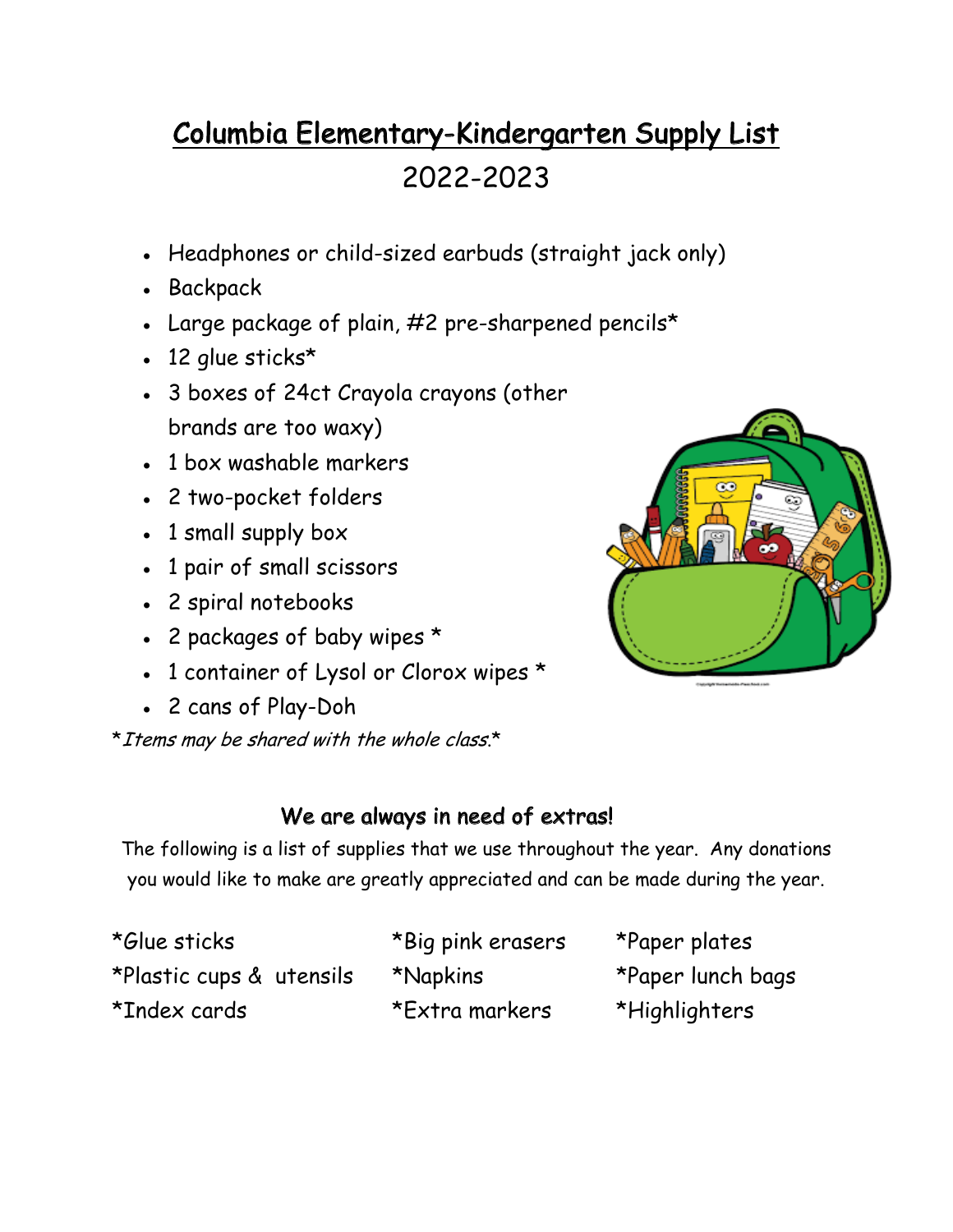## **Columbia Elementary 1st Grade Supply List**

 $2022-2023$ 

- $\star$  1 set headphones (straight jack only)
- $\star$  Pencils- 1 box of #2 (sharpened if possible, no mechanical pencils)
- $\star$  2 pink erasers
- $\star$  8 glue sticks
- ★ Pointed scissors
- $\star$  4 boxes of Crayola crayons (no more than 24)
- $\star$  1 package washable markers
- $\star$  1 plain RED pocket folder
- **★ 1 plain GREEN pocket folder**
- $\star$  1 small supply box
- $\star$  1 clipboard
- $\star$  1 container disinfectant wipes
- $\star$  1 box Kleenex



**\*We're always in need of extras!** If you are able, we welcome any extras we can add to our reserves…..sandwich and/or gallon size baggies, paper plates (small and large), plastic cups, spoons, and napkins.

Please bring in only the supplies listed above, labeled with your child's name. Each room is equipped with a pencil sharpener, so please do not send individual ones to school.